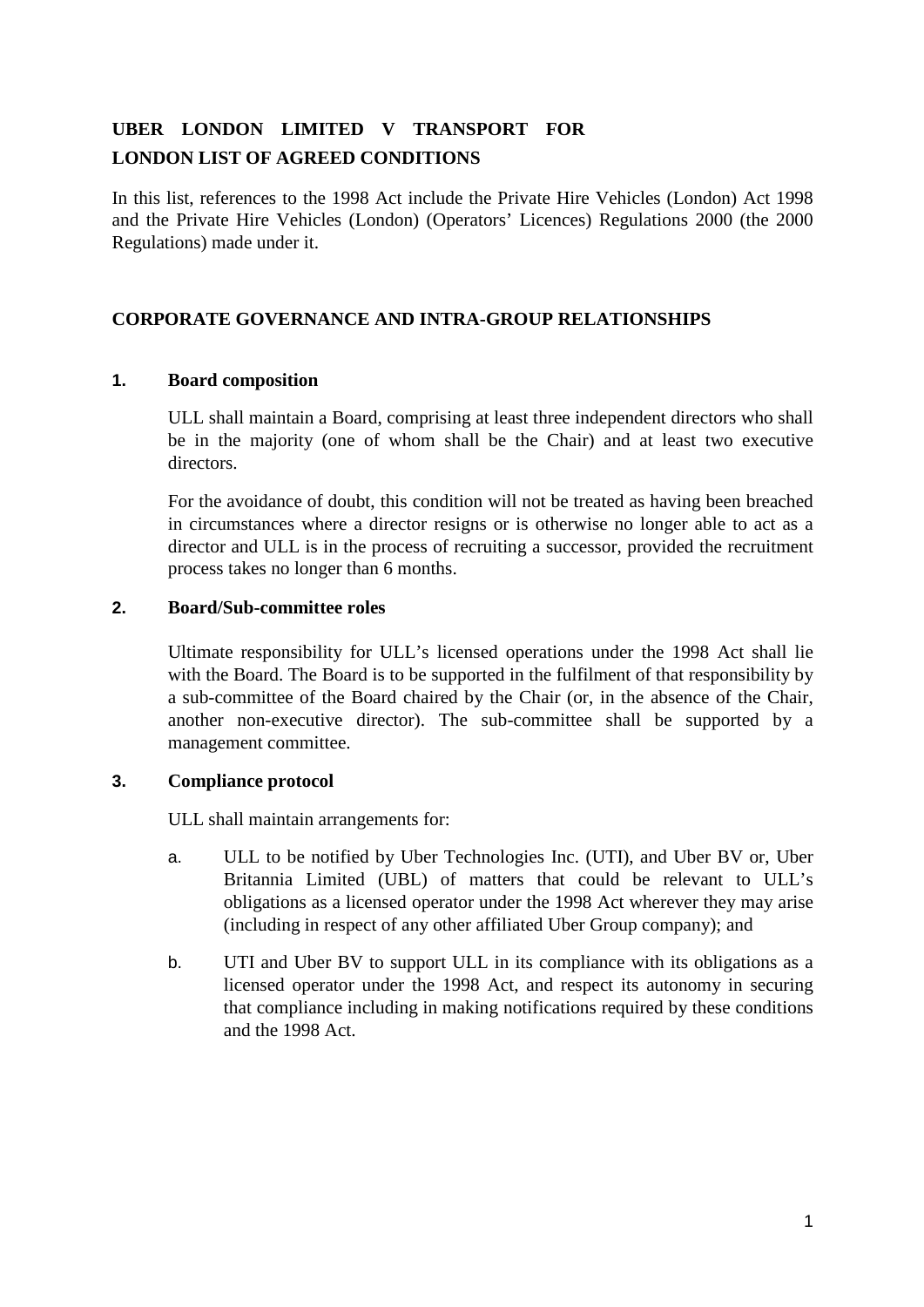#### **4. Independent assurance procedure**

ULL shall maintain an independent assurance procedure designed to review and validate the effectiveness of its systems, policies, procedures and oversight mechanisms for promoting compliance with its obligations as a licensed operator in accordance with the 1998 Act as well as these conditions*.* 

ULL shall provide TfL with details about all existing and new customer and/or driver safety and security initiatives, safety and security related products and services and the work of ULL's Safety Team, and the independent assurance procedure shall also include a review of these safety and security initiatives, safety and security related products and services and the work of ULL's Safety Team.

ULL shall provide the licensing authority with a copy of an independently-verified assurance procedure report produced every six (6) months from the date of any decision granting this Licence together with a summary of actions ULL proposes to take in response to that report.

# **TFL NOTIFICATION OBLIGATIONS AND ENFORCEMENT**

#### **5. Notification of significant/material changes**

In addition to and without derogation from its obligations under regulation 9(13) of the 2000 Regulations, ULL shall give the licensing authority at least 28 days' advance notice of any material change that it intends to make to its operating model, systems or processes, that may affect compliance with the 1998 Act, 2000 Regulations or other licence conditions, including but not limited to:

- a. Any material proposed changes to the way in which ULL collects and holds passengers' and drivers' data;
- b. Any material proposed changes concerning ULL's booking systems and arrangements for making bookings;
- c. Any material proposed changes relating to the safety and security of passengers and drivers.

Any notice provided must be full, detailed and transparent. Such notice shall include details of the risk assessments carried out and the impact on the safety of passengers and drivers.

ULL shall have regard to any reasoned response raised by TfL in respect of any such changes so notified.

In the event that ULL is unable to comply with the notice requirements in this condition because immediate or faster change is required in order to comply with a Court order or other legal obligation or to address an actual or potential emergency, ULL will give the greatest notice reasonably practicable.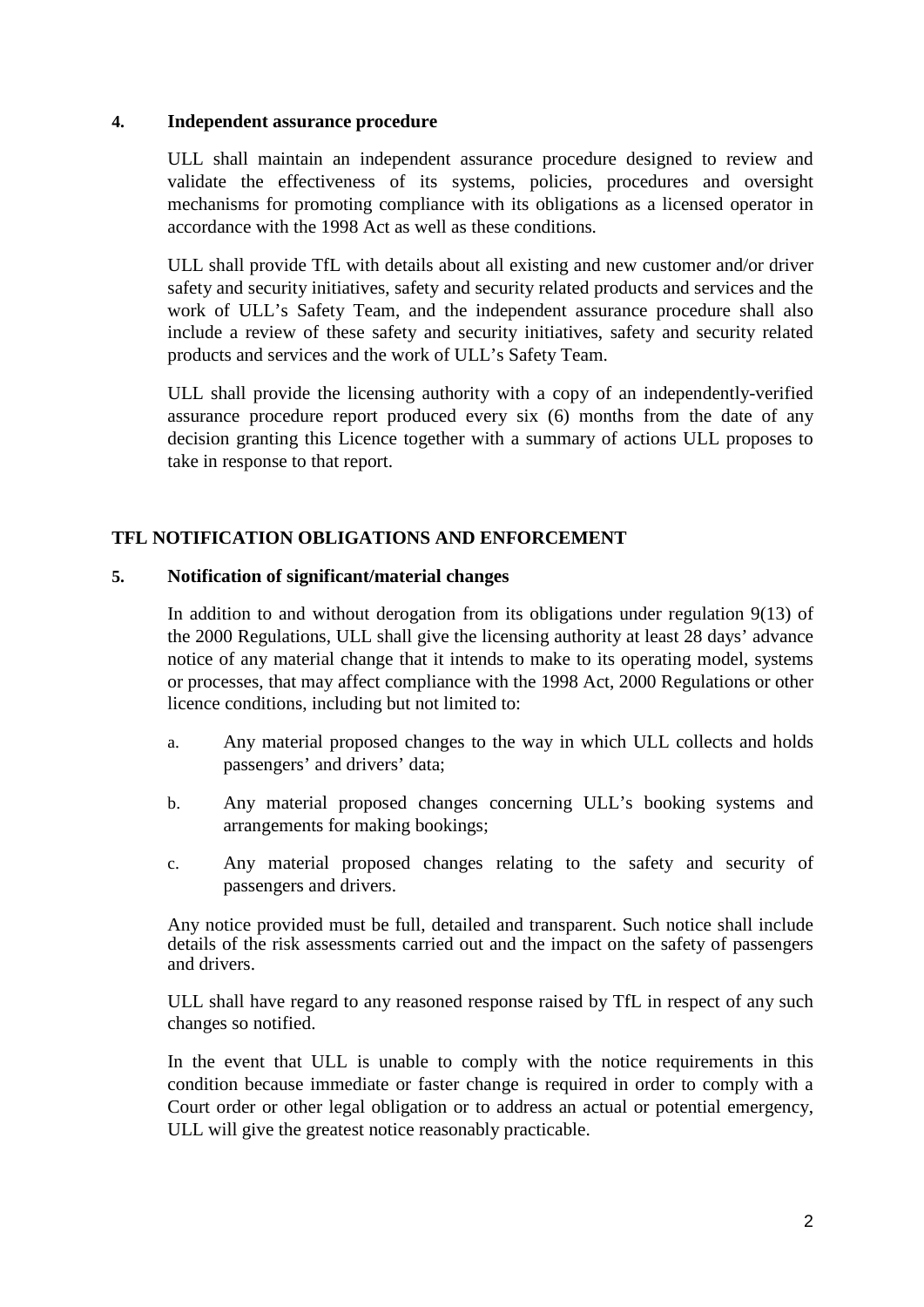#### **6. Circumvention of obligations**

ULL shall not circumvent any of its obligations as a licensed operator under the 1998 Act or circumvent or interfere with any arrangements made by the licensing authority in relation to these obligations, including such obligations or arrangements as apply to applicants for or holders of private hire vehicle driver licences or private hire vehicle licences. This concerns any part of the licensing process a driver or vehicle owner is required to undertake and includes but is not limited to obtaining Enhanced Criminal Record Certificates, medical declarations, topographical assessments, English language certificates, MOTs or any other requirements set by the licensing authority as prerequisites to obtaining a driver or vehicle owner licence.

#### **7. Reporting of breaches to the licensing authority, law enforcement and regulatory authorities**

ULL shall, to the extent permitted by law, provide a written report to any relevant regulatory and law enforcement authority in the United Kingdom, and to the extent permitted by law, to the licensing authority in any of the following circumstances:

- a. All data breaches, material data losses or infringements of data protection law affecting the data of UK drivers and/or customers, whether those incidents occur in the United Kingdom or elsewhere;
- b. The use or proposed use by ULL, UBL, Uber BV, UTI or any other affiliated Uber Group company ("an Uber Company") in any jurisdiction where a Relevant Person is or has been employed or engaged by an Uber Company at the time of such use or proposed use of any software, tool or other mechanism (including Greyball and Ripley) (i) to interfere with or evade any regulatory enforcement action or (ii) for any improper purpose. For these purposes 'proposed use' means a use proposed or endorsed (whether implicitly or explicitly) by a Senior Manager or Director.

Following any report made concerning 7(a) or (b) above, ULL shall co-operate fully, openly and transparently with any investigation conducted by any regulatory or law enforcement authority and/or by the licensing authority.

In these Conditions:

a "Relevant Person" means any person who during the term of this Licence is, or has been, employed or engaged by ULL as a Senior Manager and/or Director.

"Data breaches, material data losses or infringements of data protection law" means any such incident that:

(i) is, or

(ii) would, if UK law were to apply, be

required by law to be notified to a regulator or law enforcement authority.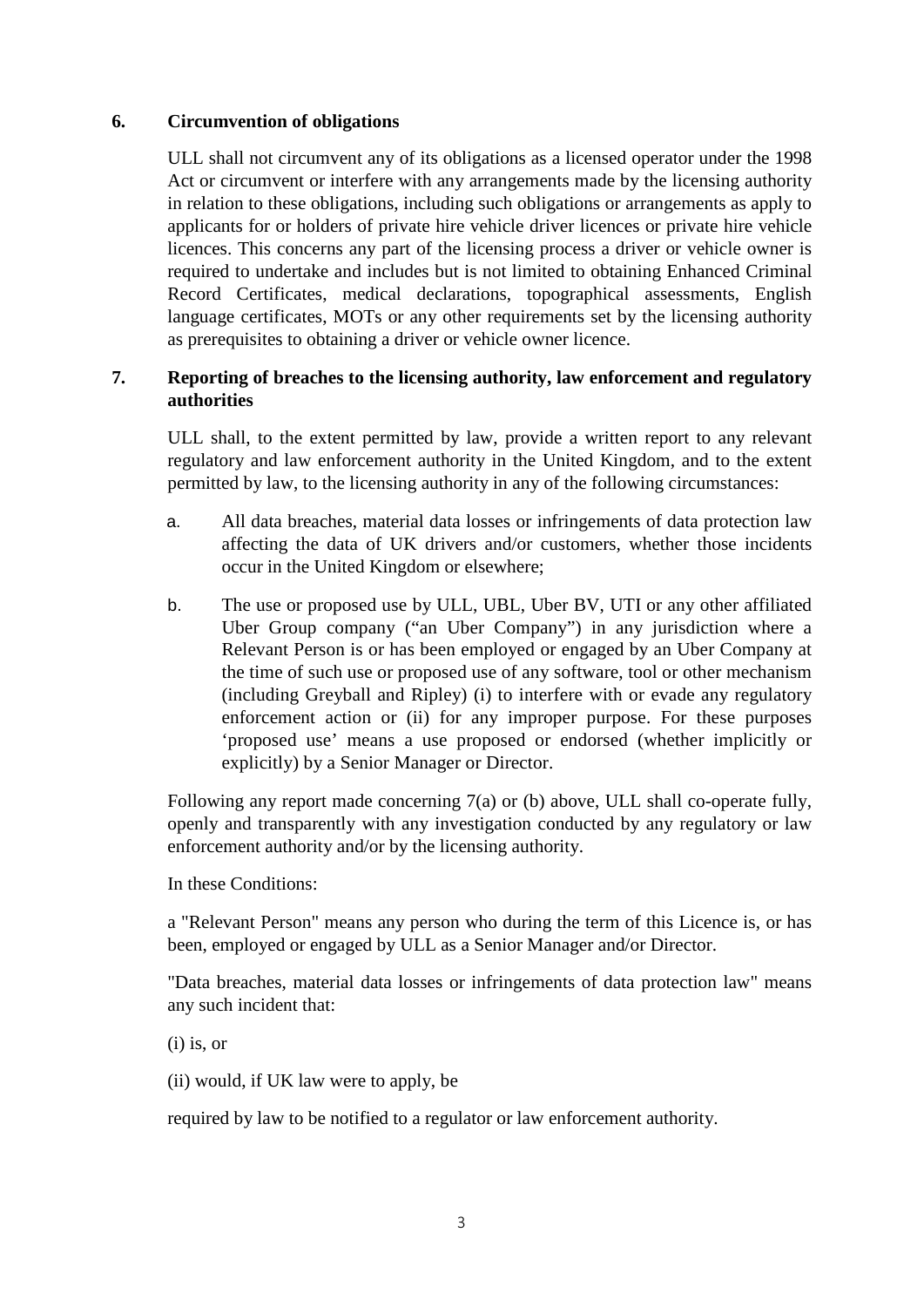#### **8. Transparency during investigations**

ULL shall, to the extent permitted by law, provide written notification to the licensing authority of the outcome of:

- a. all investigations, in the United Kingdom or elsewhere, concerning data breaches, data losses or infringements of data protection laws affecting the data of UK drivers and/or customers. This requirement to notify includes but is not limited to all investigations in which a Relevant Person has been implicated in, or found personally culpable for, such a data loss;
- b. all investigations concerning any regulatory breaches or infringements of law by an Uber Company, to the extent that any Relevant Person has been implicated in such conduct or found to be personally culpable for such breach or infringement; and
- c. the outcome of all investigations, in the United Kingdom or elsewhere, concerning the use by an Uber Company of any software, tool or other mechanism (including Greyball and Ripley) to interfere with or evade regulatory enforcement or any other improper purpose to the extent that any Relevant Person has been implicated in or found to be personally culpable for such use.

#### **9. Evasion of enforcement**

ULL shall not use any software, tool or any other mechanism to interfere with or evade any enforcement action by a regulatory or law enforcement authority, including the licensing authority.

#### **10. Arrangements with MPS**

ULL shall, unless the Metropolitan Police Service (MPS) lawfully requires or agrees otherwise, maintain substantively the current arrangements agreed by the MPS for the reporting of passenger complaints alleging behaviour that may be criminal.

## **11. Criminal reporting policy**

ULL shall consult the MPS at least every calendar year as to whether ULL's policy relating to criminal reporting remains fit for purpose. ULL shall notify the licensing authority of any updates to this policy that are agreed with the MPS and/or any other relevant police authorities, and complies with any guidance issued by the licensing authority.

## **12. Complaints handling**

ULL shall provide an update to the licensing authority every six (6) months on the effectiveness of its complaints handling process. That report shall include up-to-date figures concerning the number of reports made to the police within each relevant period.

ULL shall, within 48 hours of receiving a safety related complaint concerning a ULL driver: